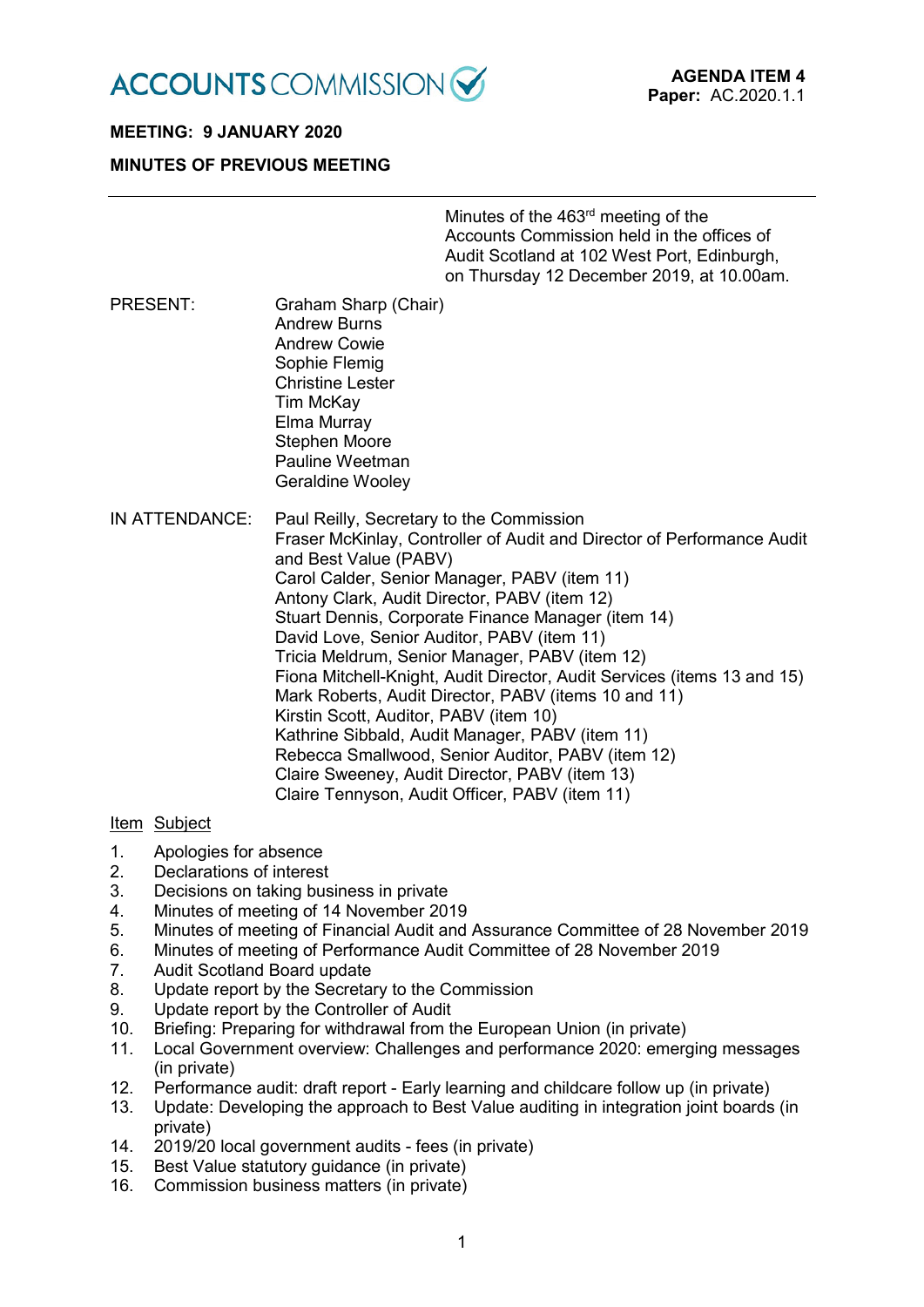# 1. Apologies for absence

It was noted that apologies for absence had been received from Sheila Gunn and Sharon O'Connor.

# 2. Declarations of interest

The following declarations of interest were made:

- Elma Murray, in various items, as a former officer of Glasgow City Council and chief executive of North Ayrshire Council, in relation to references to those councils in the reports.
- Christine Lester, in item 13, as a board member of Health Improvement Scotland.

# 3. Decisions on taking business in private

It was agreed that items 10 to 16 be considered in private because:

- Item 10 proposes a briefing paper which the Commission is to consider in private before it is published.
- Item 11 is to discuss the emerging messages from an overview report which may require consideration of confidential policy matters in advance of further audit work and subsequent publication.
- Item 12 proposes a draft performance audit report which the Commission is to consider in private before publishing.
- Item 13 updates the Commission on development work on a new approach to auditing Best Value which may require consideration of confidential policy and commercial matters.
- Item 14 reports on proposed fees for the local government audit, on which the Commission may wish to discuss confidential commercial matters with the author.
- Item 15 proposes a response to the Scottish Government on draft statutory guidance, which may require discussion of confidential policy matters.
- Item 16 may be required if there are any confidential matters that require to be discussed outwith the public domain. The Chair will inform the meeting in public at the start of the meeting if this item is required and what it covers.

# 4. Minutes of meeting of 14 November 2019

The minutes of the meeting of 14 November 2019 were approved as a correct record.

5. Minutes of the Financial Audit and Assurance Committee of 28 November 2019

The minutes of the meeting of the Financial Audit and Assurance Committee of 28 November 2019 were approved as a correct record.

6. Minutes of the Performance Audit Committee meeting of 28 November 2019

The minutes of the meeting of the Performance Audit Committee of 28 November 2019 were approved as a correct record.

Arising therefrom, the Deputy Chair drew particular attention to item 10, in which the Committee had agreed a range of actions relating to the Committee's and the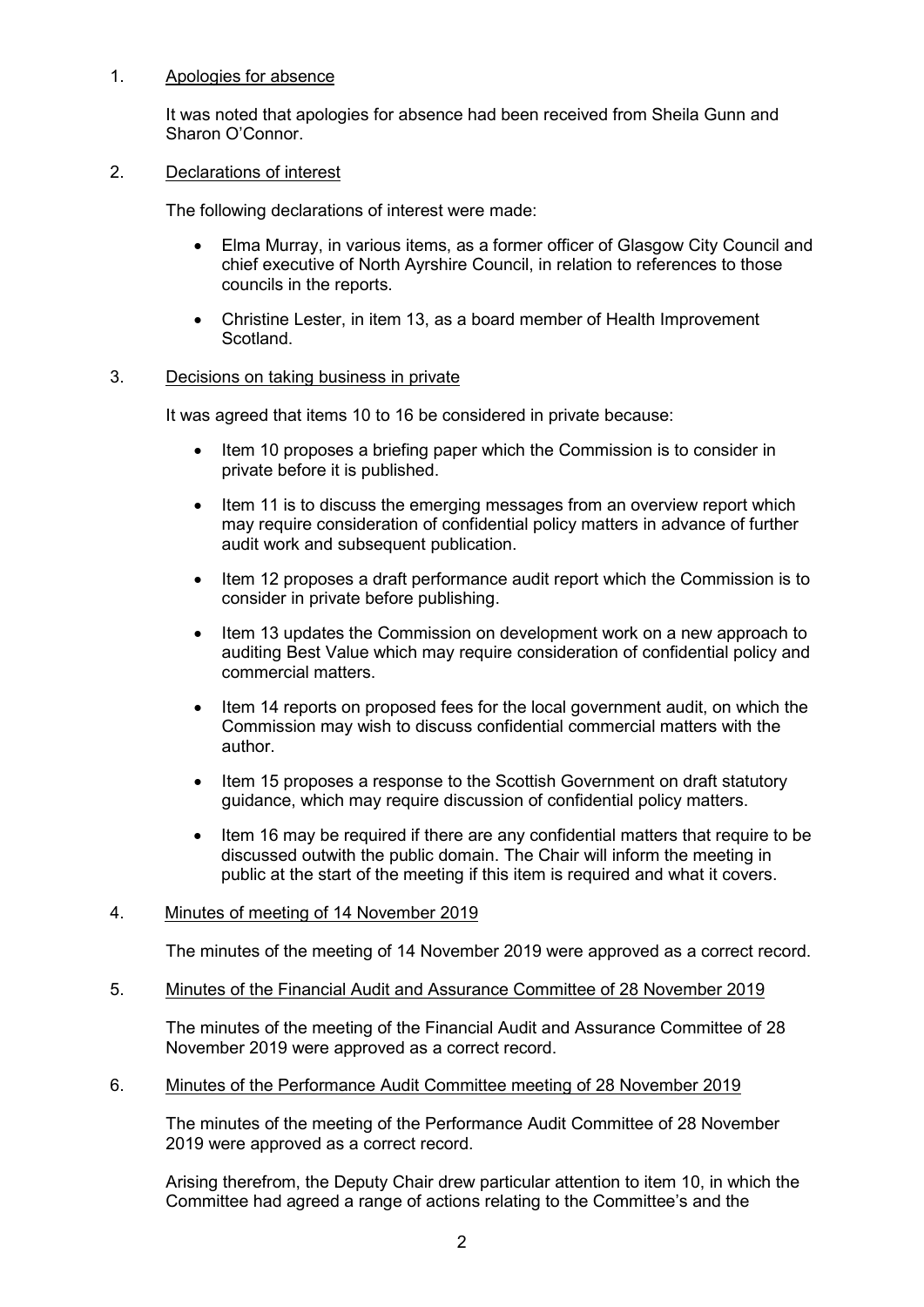Commission's business processes, on which the Commission will be further engaged in due course.

# 7. Audit Scotland Board update

The Commission considered a report by the Secretary providing an update on the recent activity of the Audit Scotland Board.

During discussion, the Commission noted:

- Advice from Andrew Burns, Tim McKay and Elma Murray that they had taken up the invitation from the Audit Scotland Board Chair to all Commission members to attend a meeting of the Board, which they did on 27 November.
- Advice from the Commission Chair, in response to a query from Andrew Burns, that he would reciprocate the invitation to members of the Audit Scotland Board.

Following discussion, the Commission noted the report.

#### 8. Update report by the Secretary to the Commission

The Commission considered a report by the Secretary providing an update on significant recent activity relating to local government and issues of relevance or interest across the wider public sector.

During discussion, the Commission:

• In relation to paragraph 8, noted advice from the Secretary, in response to a query from Stephen Moore, that he would arrange with Audit Scotland for the note of the 'roundtable' event on 11 November on health and social care integration to be shared with Commission members.

*Action: Secretary and Director of PABV*

- In relation to paragraph 12:
	- o Noted advice from the Secretary that:
		- The Group referred to is the Community Empowerment Advisory Group, which has been previously established by the Strategic Scrutiny Group.
		- Geraldine Wooley, rather than Christine Lester, attended the recent meeting of the Group.
	- o Noted advice from the Deputy Chair that the recent meeting of the Group had yielded some useful thinking and discussion, matters arising from which would feature in the Commission's consideration at forthcoming meetings of its refresh of its work programme.
- In relation to paragraph 29, noted advice from the Secretary, in response to a query from Sophie Flemig, that the Commission would consider the implications for its work – including its stakeholder engagement strategy - of a proposed Scottish Parliamentary Bill implementing the United Nations Convention on the Rights of the Child.

*Action: Secretary and Chair of Audit Scotland Diversity and Equalities Steering Group*

• In relation to paragraph 39, agreed that the Secretary provide more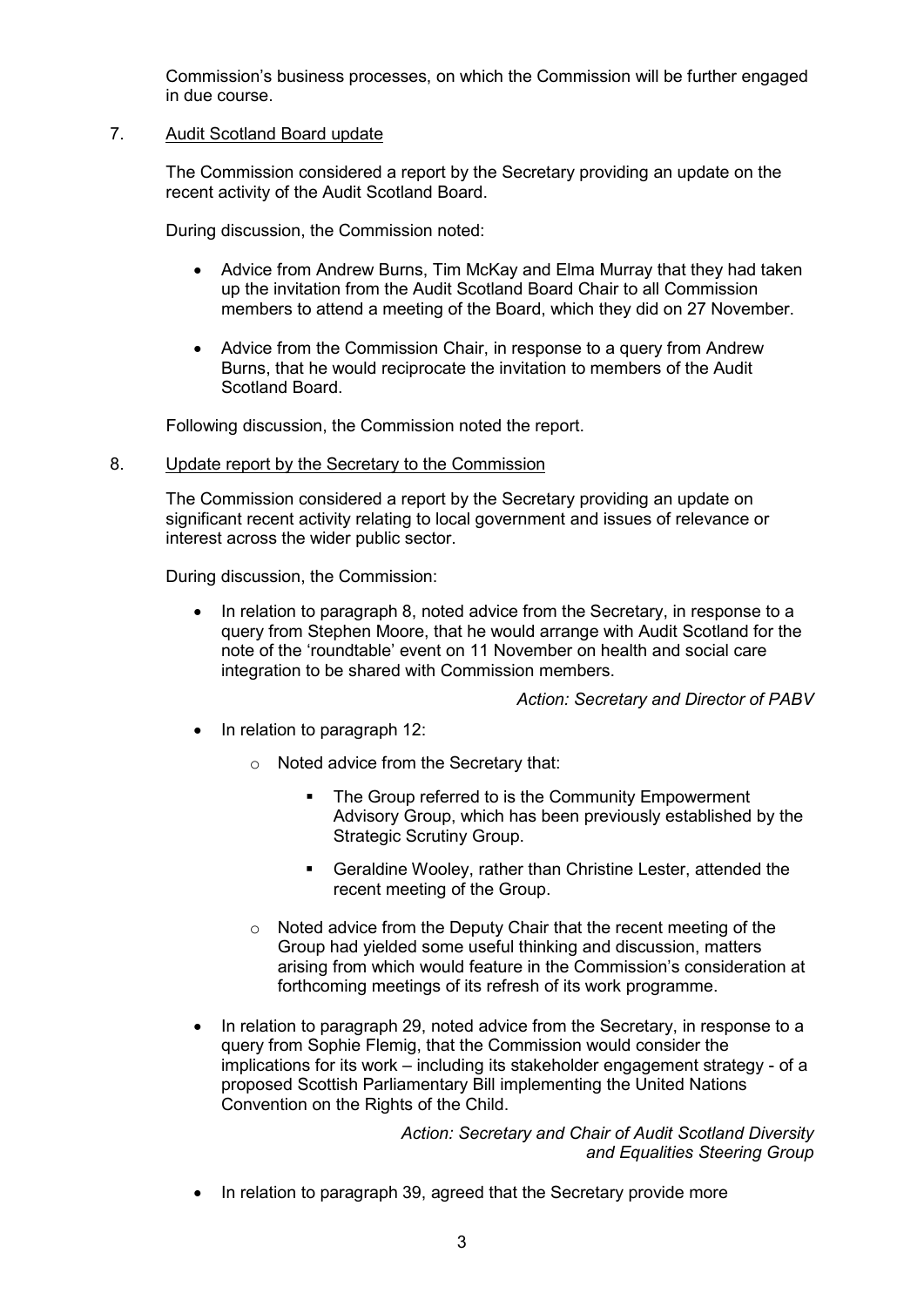information on the Scottish Elections Reform Bill, including any implications for the Commission's work.

# *Action: Secretary*

• In relation to paragraph 42, noted advice from the Secretary, in response to a query from Christine Lester, that matters discussed by members at the visiting speaker session on 28 November on the National Performance Framework will feature in the Commission's consideration at forthcoming meetings of its refresh of its work programme.

# *Action: Secretary and Director of PABV*

• In relation to paragraph 103, noted advice from the Secretary, in response to a query from Geraldine Wooley, that he would discuss with Commission members a paper on Commission engagement with citizens and communities.

*Action: Secretary*

Following discussion, the Commission agreed to:

- Note the report.
- In particular note, in relation to paragraph 42, advice from the Secretary that he would report to the next meeting on how the Commission will respond to the call for view by the Scottish Parliament's Local Government and Communities Committee on how to achieve community wellbeing.

# 9. Update report by the Controller of Audit

The Commission noted a verbal update from the Controller of Audit on his recent activity.

# 10. Briefing: Preparing for withdrawal from the European Union (in private)

The Commission considered a report by the Director of PABV introducing a briefing paper produced by Audit Scotland for the Commission and Auditor General on how public bodies have been preparing for withdrawal from the European Union, and seeking its view on how it wished to publicise the briefing paper.

During discussion, the Commission:

- Noted the report
- Agreed that before publication a number of revisions be made as noted in discussion.
- Endorsed proposed publication arrangements, subject to:
	- o The Chair writing to councils and IJBs on publication.
	- $\circ$  As part of this communication, setting out the Commission's reasons for not undertaking a performance audit in this regard, as is included in the Commission work programme.

*Action: Secretary*

o Noting advice from the Director of PABV that the briefing would be shared with all appointed external auditors to facilitate further discussion with audited bodies.

# 11. Local government in Scotland 2020: Challenges and performance - emerging messages (in private)

The Committee considered a report by the Director of PABV proposing the emerging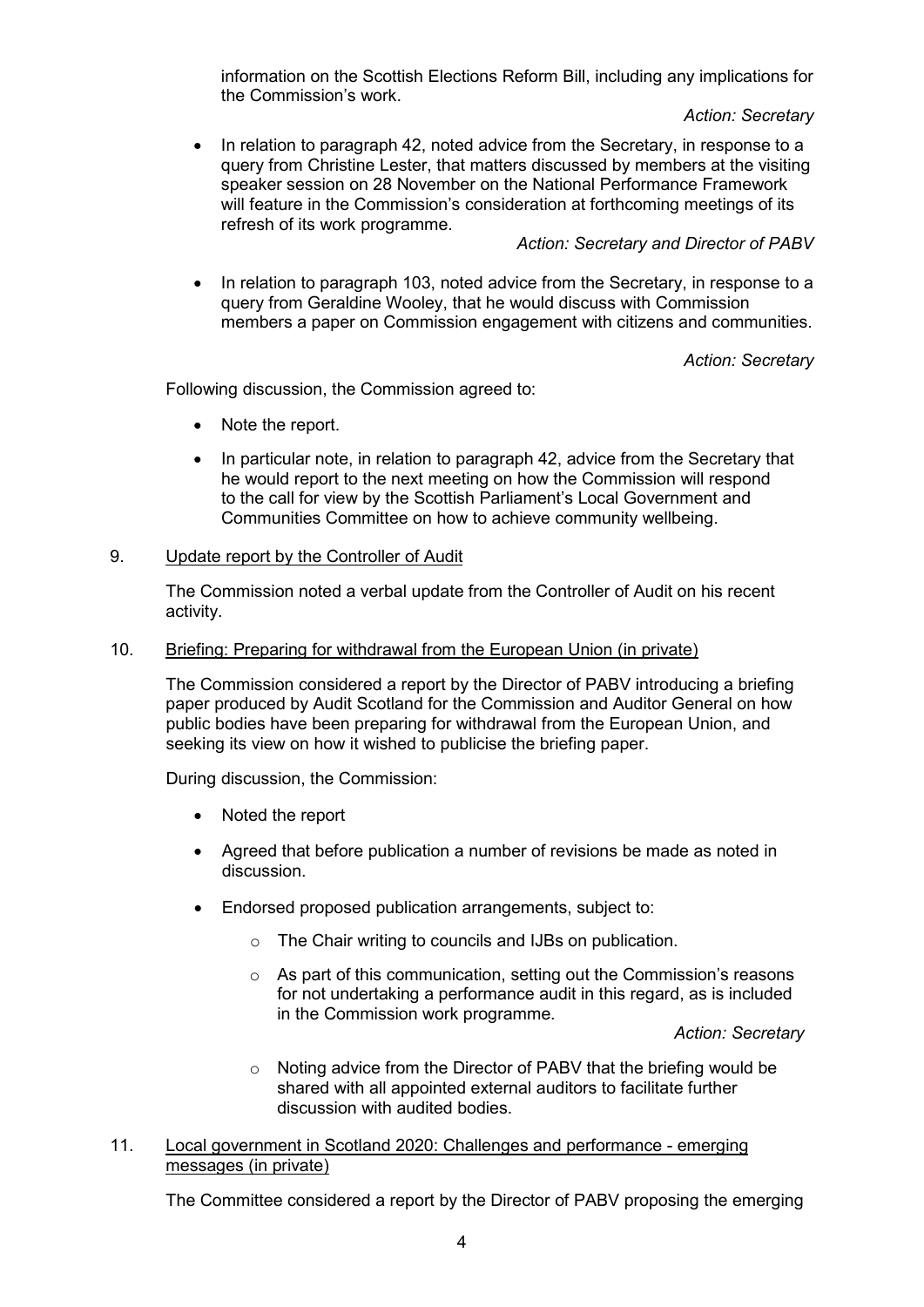messages for the *Local government in Scotland 2020: Challenges and performance* (local government overview 2020) report.

During discussion, the Committee agreed:

- To endorse the emerging messages, structure and tone of the report, subject to some revisions and other points to be addressed by the report team in conjunction with the report sponsors, Graham Sharp and Elma Murray.
- That the emerging messages form the basis of the report for *Local government in Scotland 2020: Challenges and performance*.
- That a draft audit report be brought to the Commission meeting in March 2020, prior to publication in April 2020.
- The proposed publication and promotion strategy be considered at its meeting in March 2020.

*Actions: Director of PABV*

#### 12. Performance Audit: draft report - Early learning and childcare follow up (in private)

The Commission considered a report by the Director of PABV seeking approval of the draft performance audit report, jointly with the Auditor General, *Early learning and childcare follow up*, and of proposed arrangements for publication and promotion of the report.

Following discussion, the Commission agreed:

- To approve the draft report, subject to the audit team considering in conjunction with the report sponsors, Sophie Flemig and Geraldine Wooley, points raised in discussion.
- To approve the publication and promotion arrangements for the report, including ensuring opportunities for the report sponsors to promote the report at relevant events such as conferences.

#### *Actions: Director of PABV and Secretary*

• To note the importance of ensuring that further work informs, and is informed by, the work of other scrutiny partners in this regard.

*Action: Director of PABV*

• That service user experience continues to be a feature of performance audit work, to be considered as part of the Commission's consideration of its refresh of its work programme at coming meetings.

*Action: Director of PABV and Secretary*

# 13. Developing the approach to Best Value auditing in Integration Joint Boards (in private)

The Commission considered a report by the Director of PABV introducing a discussion on a future approach to auditing Best Value in health and social care integration joint boards (IJBs).

During discussion, the Commission agreed a number of features to be considered by the Director in the further development of an approach in this regard.

*Action: Director of PABV*

Following discussion, the Commission: